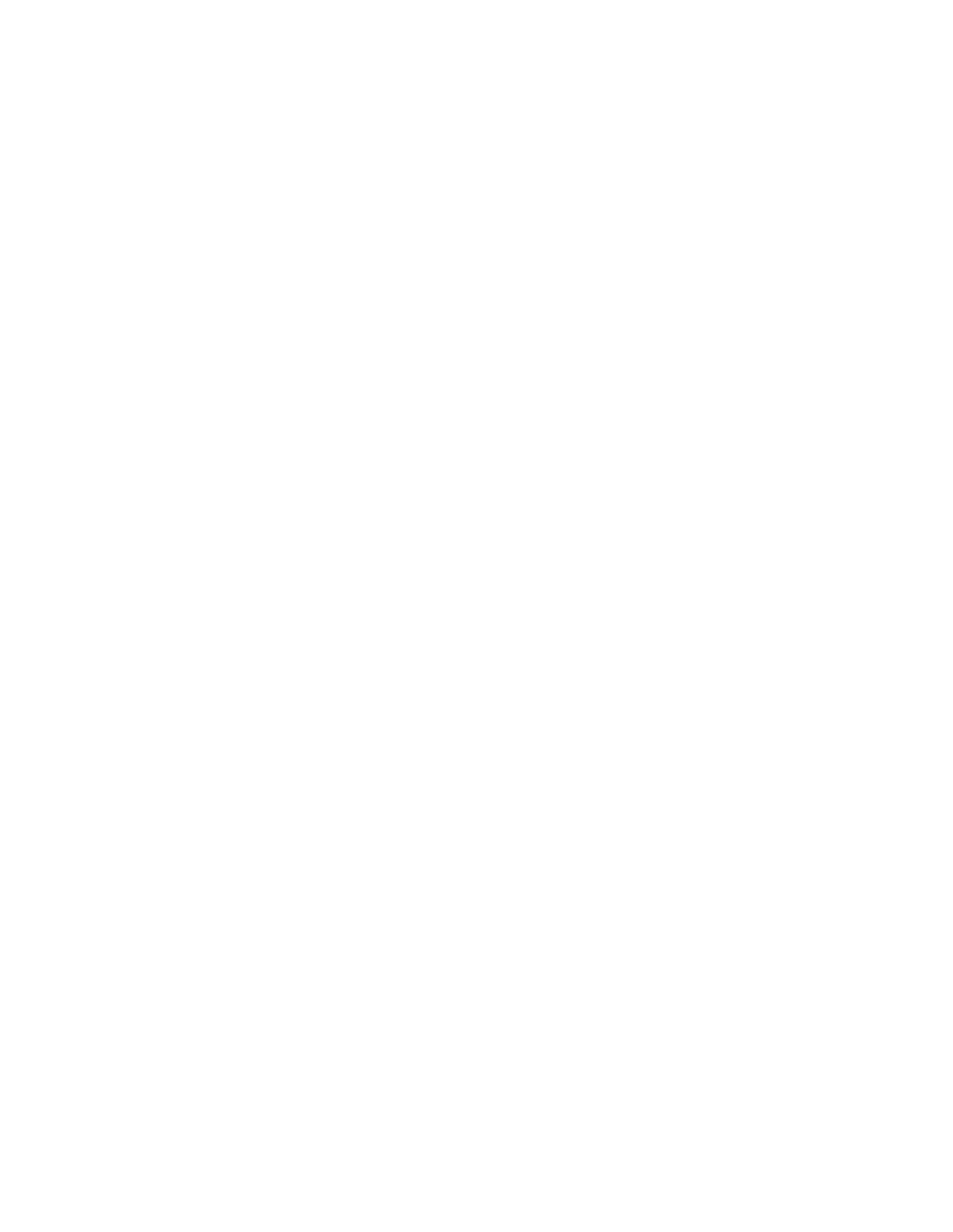### **ENVIRONMENTAL RE-EVALUATION**

**Project Name:** Union Station to Oak Cliff Dallas Streetcar Project

**Document Type**: Environmental Assessment (EA)

**Approval Date**: July 21, 2011, Finding of No Significant Impact (FONSI)

### **INTRODUCTION**

The purpose of this Environmental Re-evaluation is to ensure the conclusions of the original environmental document remain valid in accordance with the National Environmental Policy Act (NEPA) and Federal Transit Administration (FTA) environmental document requirements as specified in 23 Code of Federal Regulations (CFR) Part 771.129 and 771.130.

Furthermore, the Environmental Re-evaluation has been prepared to determine responses to the following questions:

- Are there significant changes that are relevant to the environmental concern?  $\bullet$
- Are there significant new circumstances that are relevant to the environmentally cleared action or the previously identified adverse impacts?
- Is there significant new information relevant to the environmentally cleared action?

For assessment purposes, the Environmental Re-evaluation examines the southern portion of the environmentally cleared action (south of the Trinity River) where modifications to the initial proposed action would occur. Specifically, the assessment focuses on the resource categories in the area surrounding the Zang Boulevard and Oakenwald Street intersection. Details on the assessment for specific resource categories are documented in technical memoranda located in the appendices to this document.

# **PROPOSED ACTION**

A design modification is proposed for the project in order to add a passing track to the streetcar track alignment. This proposed action is known as the Passing Track for Union Station to Oak Cliff Dallas Streetcar. The proposed action consists of locating the passing track in the Zang Boulevard right-of-way at the Zang Boulevard and Oakenwald Street stop (Zang and Oakenwald intersection). The proposed passing track has an approximate length of 350 feet. It would extend from the Zang Boulevard median into the adjacent northbound lane of Zang Boulevard around the stop platform and then through the intersection to connect with the streetcar track alignment. The placement of the passing track would result in reconfiguring the northbound lanes of Zang Boulevard. See **Figures 1 and 2** on pages 3 and 4, respectively. The purpose of the proposed action is to provide an area where disabled vehicles can be removed from service. The need of the proposed action is to have the ability to maintain headways. No operational changes are planned at this time.

# **ENVIRONMENTAL CONSIDERATIONS**

All environmental resource categories examined in the EA have been considered and thoroughly assessed for potential adverse impacts due to the proposed action.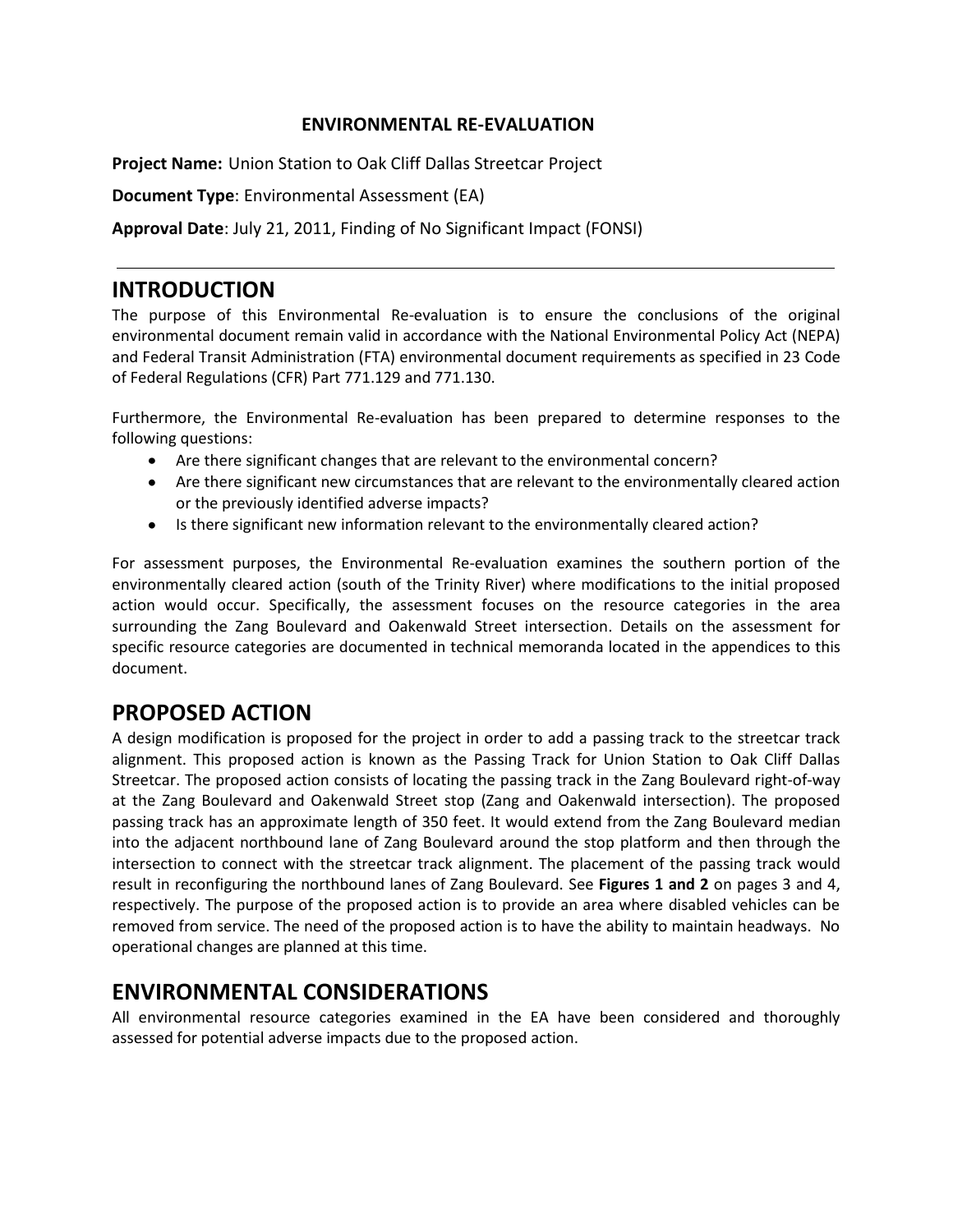Construction of the proposed action within the existing paved or maintained (landscaped) transportation right-of-way eliminates certain resource categories from detailed consideration beyond the original EA. The categories include the following:

- Hazardous materials
- Parkland and recreational areas
- Soils and geology
- Biological resources
- Water resources
- Air quality
- Archaeological resources  $\bullet$
- Safety concerns
- Construction impacts  $\bullet$
- Indirect and cumulative impacts  $\bullet$

Resource categories deemed to be potentially impacted by the implementation of the proposed action have been investigated in more detail, or through agency coordination, and include:

- $\bullet$ Land use
- Historic resources
- Travel patterns and access
- $\bullet$ Social and economic impacts
- Visual and aesthetic resources
- Noise and vibration

A summary of environmental considerations for each resource category is provided in **Table 1,** which reflects the environmental consequences from the EA, environmental consequences from the proposed action, and assessment of impacts. **Table 1** is provided on pages 5 through 9.

As referenced in the table, supporting technical memoranda on certain resource categories is included in the following appendices:

- Appendix A Land Use
- Appendix B Travel Patterns and Access
- Appendix C Socio-economic
- Appendix D Visual and Aesthetics
- Appendix E Noise and Vibration
- Appendix F Preliminary Engineering Drawings (modified sheets from original 10 percent design)
- Appendix G Agency and Public Coordination
- Appendix H Mitigation and Monitoring

The Mitigation and Monitoring Plan of the EA omitted the proposed mitigation measure of the traffic signal at the Zang Boulevard and Oakenwald Street intersection. The proposed mitigation measure had been identified (Appendix C of the EA, Design Considerations Technical Memoranda, C-6: Roadway Capacity Analysis, page 8) to reduce conflicts between streetcar operations and the automobile vehicles executing turning movements at the intersection. In conjunction with the Environmental Re-evaluation, the Mitigation and Monitoring Plan has been revised to reflect the proposed traffic signal at the intersection. Explanation on original mitigation is provided in **Appendix B** and **H** of this document.

Additional agency and public coordination has occurred since the original environmental document was approved. No pertinent issues were raised by agencies and the general public.

# **SUMMARY**

Based on the environmental considerations documented in the Environmental Re-evaluation for the Union Station to Oak Cliff Dallas Streetcar, the proposed action (design modification for the addition of the passing track) would not result in significant adverse impacts. This document satisfies the NEPA requirements as outlined in 23 CFR 771.129 and 130 and no further environmental analysis is necessary for proposed action.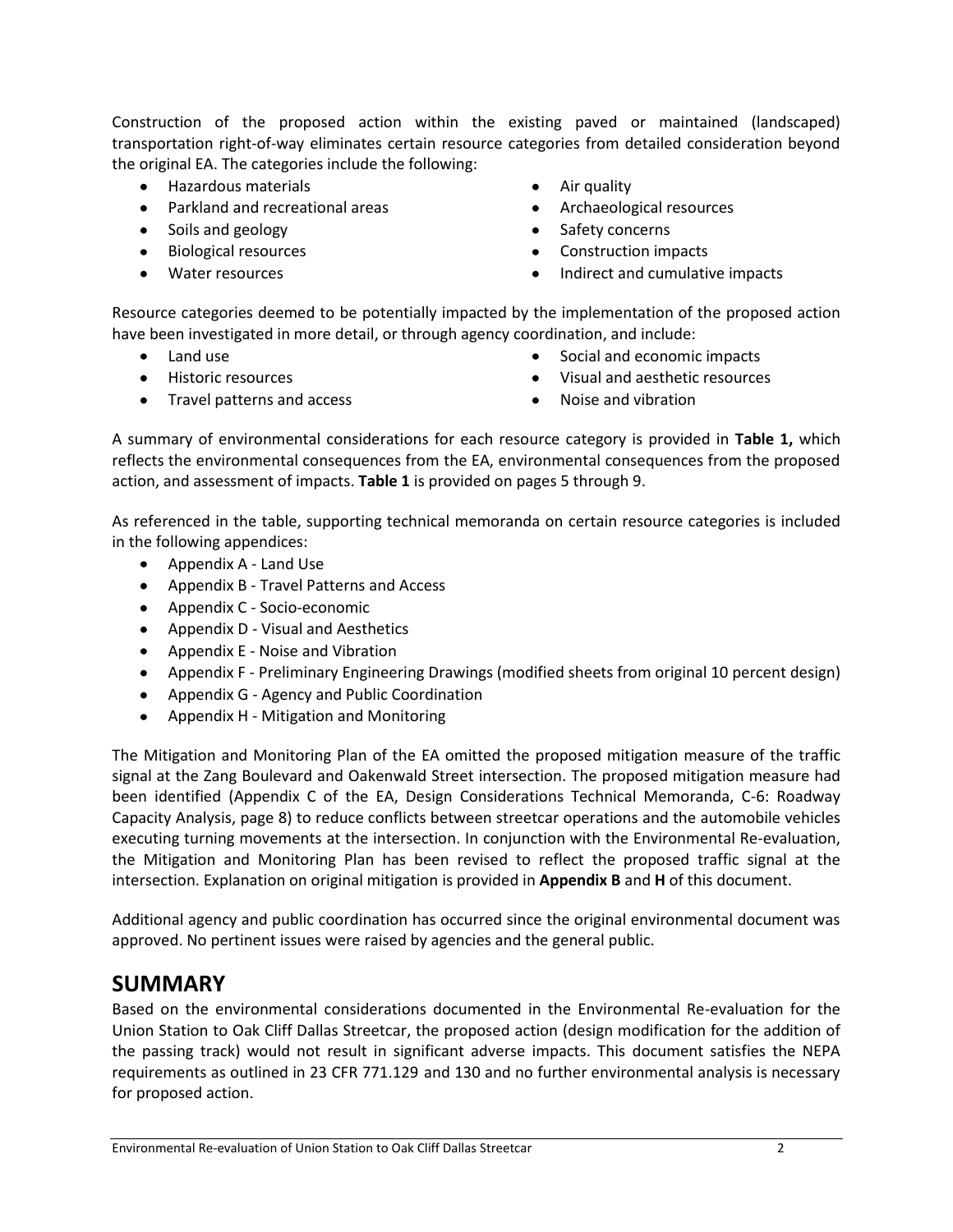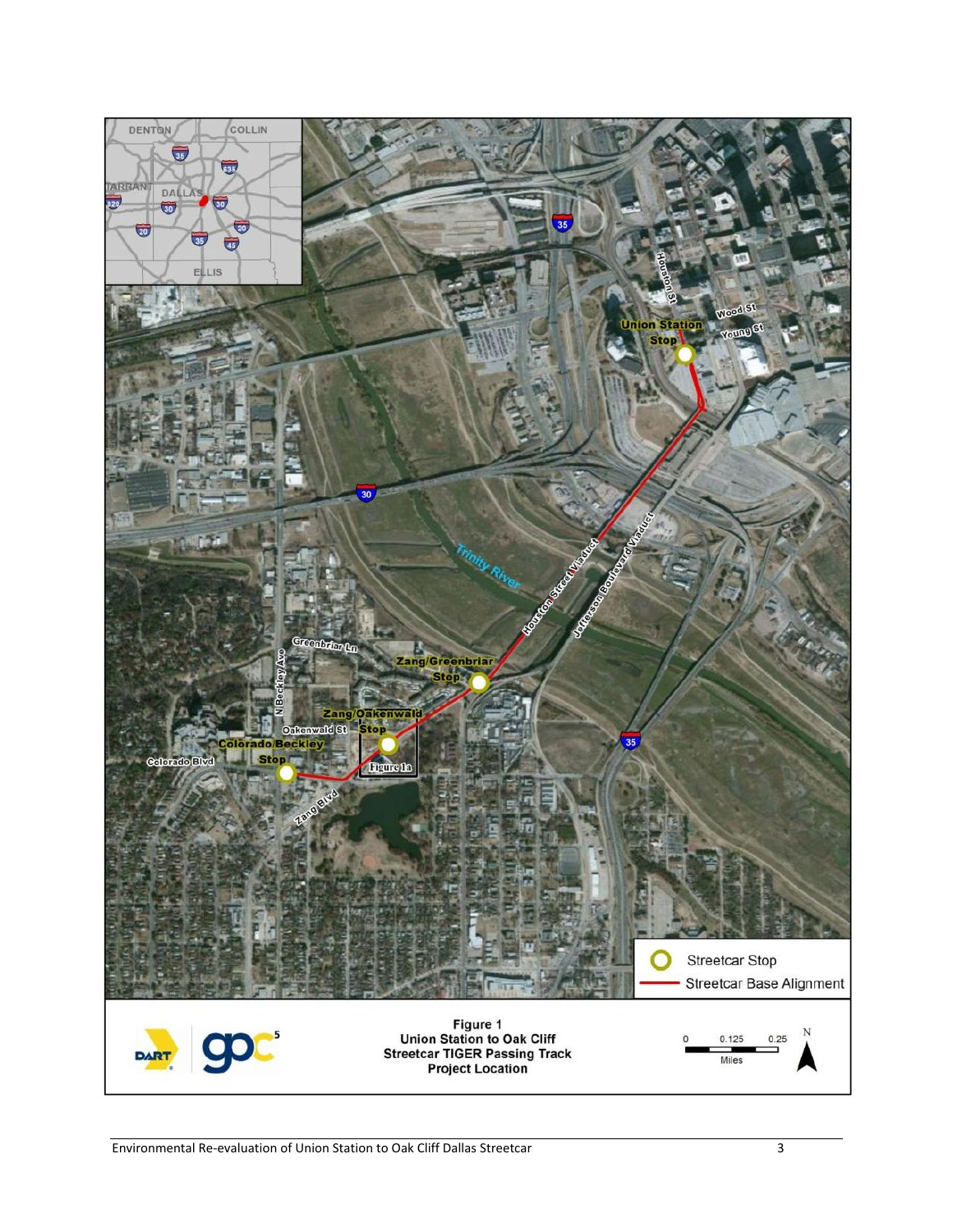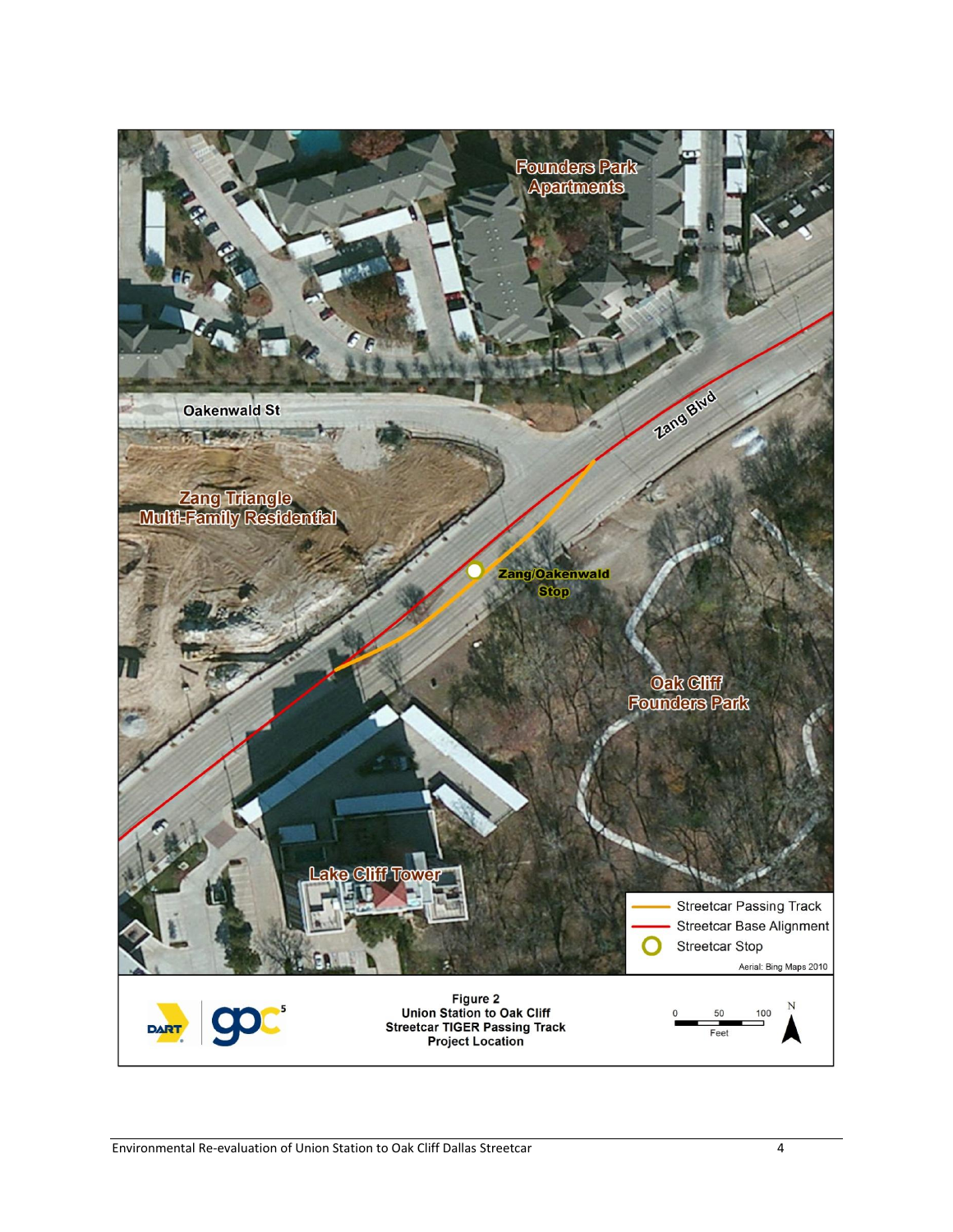|                                                                                         |                                                                                                                                                                                                                                                                                                                                                                                                                                                                                        | Table 1                                                                                                                                                                                                                                                                                                                                                                                                                                                                                                                       |                              |
|-----------------------------------------------------------------------------------------|----------------------------------------------------------------------------------------------------------------------------------------------------------------------------------------------------------------------------------------------------------------------------------------------------------------------------------------------------------------------------------------------------------------------------------------------------------------------------------------|-------------------------------------------------------------------------------------------------------------------------------------------------------------------------------------------------------------------------------------------------------------------------------------------------------------------------------------------------------------------------------------------------------------------------------------------------------------------------------------------------------------------------------|------------------------------|
| Summary of Environmental Considerations -<br><b>Streetcar and Passing Track Impacts</b> |                                                                                                                                                                                                                                                                                                                                                                                                                                                                                        |                                                                                                                                                                                                                                                                                                                                                                                                                                                                                                                               |                              |
| <b>Resource Category</b>                                                                | <b>Environmental Consequences in EA</b>                                                                                                                                                                                                                                                                                                                                                                                                                                                | <b>Environmental Consequences for Proposed Passing</b><br><b>Track</b>                                                                                                                                                                                                                                                                                                                                                                                                                                                        | <b>Assessment of Impacts</b> |
| <b>Hazardous Materials</b>                                                              | No known hazardous or regulated material sites<br>within the proposed alignment. Within 1/8th<br>mile of the streetcar alignment, two facilities<br>were identified as medium potential to impact<br>the project. A remediation plan would be<br>developed to ensure that there is no impact<br>from asbestos containing materials to human<br>health or the environment. The proposed<br>project would have no adverse impacts<br>regarding hazardous regulated materials.            | The proposed action (passing track) would be placed at<br>the Oakenwald stop. There are no known potential sites<br>in the vicinity as identified in the EA.                                                                                                                                                                                                                                                                                                                                                                  | No change.                   |
| <b>Parkland and</b><br>Recreational<br><b>Resources</b>                                 | No permanent, temporary, or constructive use<br>of publicly owned parks, recreation areas, or<br>wildlife and waterfowl refuges protected by<br>Section 4(f) regulations would occur.                                                                                                                                                                                                                                                                                                  | The passing track would be constructed in the vicinity<br>of Lake Cliff Park but would have no permanent,<br>temporary, or constructive use impacts.                                                                                                                                                                                                                                                                                                                                                                          | No change.                   |
| <b>Soils and Geology</b>                                                                | No impacts to or from the geologic setting<br>would occur; construction activities would<br>occur in existing, paved streets; erosion and<br>sedimentation control best management<br>practices (BMPs) would be utilized.                                                                                                                                                                                                                                                              | The passing track would have no impacts to or from the<br>geologic setting; construction activities would occur in<br>existing, paved right-of-way; erosion and sedimentation<br>control BMPs would be utilized.                                                                                                                                                                                                                                                                                                              | No change.                   |
| <b>Biological Resources</b>                                                             | No habitat for federally-listed threatened or<br>endangered species occurs within the project<br>study area; the proposed project would have no<br>adverse impact on federally-listed species.<br>Cliff Swallow (Hirundo pyrrhonota) nests were<br>identified under the Houston Street Viaduct<br>during field reconnaissance. The protocol for<br>compliance with the Migratory Bird Treaty Act<br>(MBTA) is found in the EA in Appendix H,<br>Mitigation and Monitoring Commitments. | Revisions to the Texas Parks and Wildlife Department's<br>County Lists of Rare Species for Dallas County occurred<br>in August 2011. A species of concern, Sprague's Pipit<br>(Anthus spragueii), was added. State-listed Sprague's<br>Pipit is a candidate for listing as endangered or<br>threatened by U.S. Fish and Wildlife Service. There are<br>no counties identified in Texas as potential habitat. The<br>species was not observed during field work in 2011.<br>MBTA Compliance requirements are stated in the EA. | No change.                   |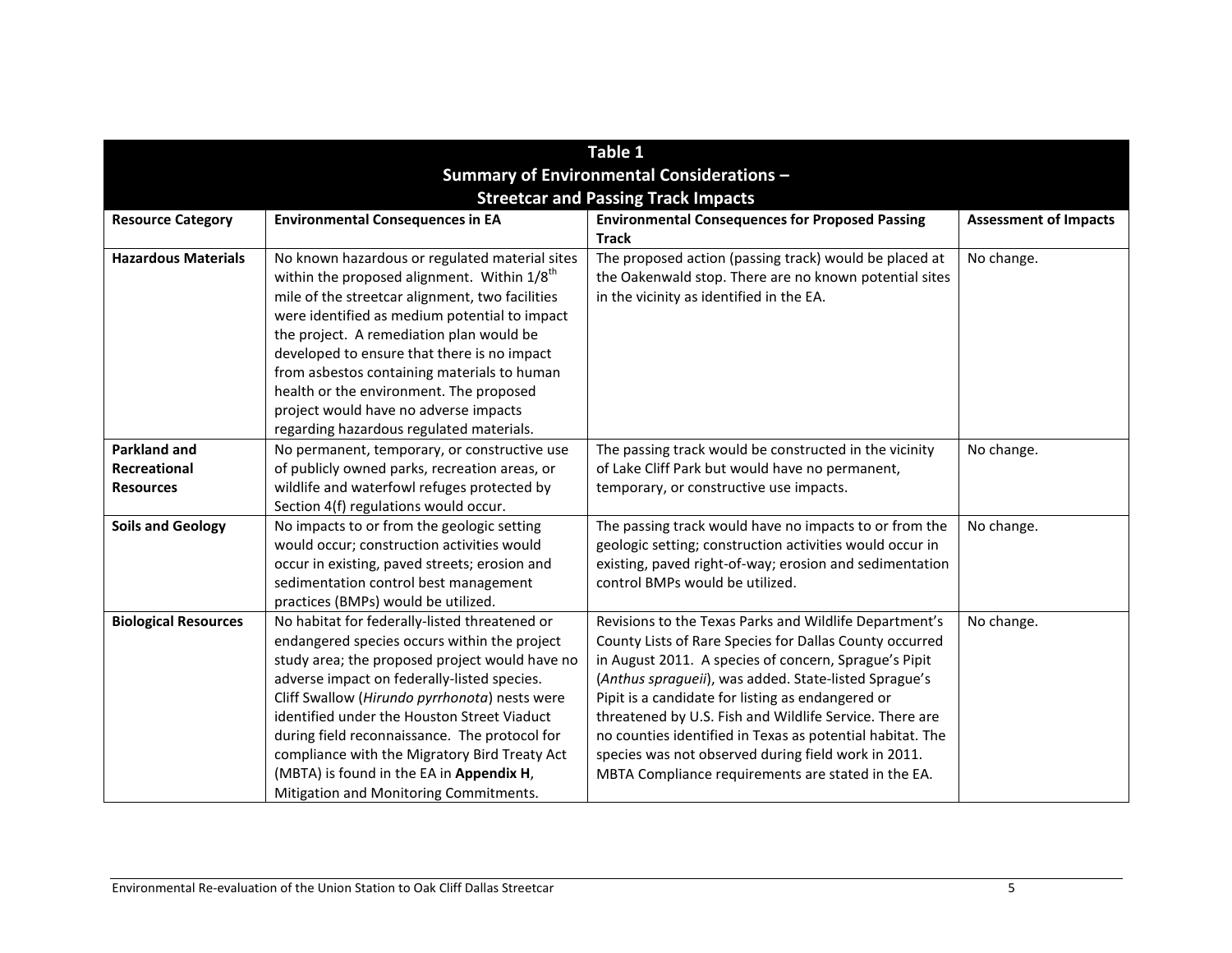| Table 1 (continued)                        |                                                 |                                                                     |                              |
|--------------------------------------------|-------------------------------------------------|---------------------------------------------------------------------|------------------------------|
| Summary of Environmental Considerations -  |                                                 |                                                                     |                              |
| <b>Streetcar and Passing Track Impacts</b> |                                                 |                                                                     |                              |
| <b>Resource Category</b>                   | <b>Environmental Consequences in EA</b>         | <b>Environmental Consequences for Proposed Passing</b>              | <b>Assessment of Impacts</b> |
|                                            |                                                 | <b>Track</b>                                                        |                              |
| <b>Water Resources</b>                     | No direct impacts to water resources or         | Construction of the passing track would have no direct              | No change.                   |
|                                            | floodplains would occur; implementation of      | impacts to water resources; the EA and BMP                          |                              |
|                                            | BMPs during construction, including erosion     | requirements remain current.                                        |                              |
|                                            | controls, sediment controls, and/or post-       |                                                                     |                              |
|                                            | construction total suspended solids controls,   |                                                                     |                              |
|                                            | would reduce impacts to water quality.          |                                                                     |                              |
| <b>Air Quality</b>                         | Union Station to Oak Cliff Dallas Streetcar     | NAAQS have recently been revised for several criteria               | Although some NAAQS          |
|                                            | project would not cause or exacerbate a         | pollutants including ozone $(O_3)$ , particulate matter with        | air quality standards        |
|                                            | violation of any National Ambient Air Quality   | an aerodynamic diameter of 10 micrometers or less                   | have been revised, no        |
|                                            | Standards (NAAQS) and conforms with the         | $(PM_{10})$ , particulate matter with an aerodynamic                | change to air quality        |
|                                            | State Implementation Plan (SIP). No adverse     | diameter of 2.5 micrometers or less (PM $_{2.5}$ ), nitrogen        | impacts is anticipated.      |
|                                            | air quality impacts are anticipated.            | dioxide ( $NO2$ ), sulfur dioxide ( $SO2$ ), and lead (Pb). The     |                              |
|                                            | Construction activities may produce short-      | SO <sub>2</sub> pollutant reflected in Table 1 of Appendix D-11 did |                              |
|                                            | term localized air quality impacts that would   | not provide the averaging period of one hour, which is              |                              |
|                                            | be addressed with proposed mitigation in        | 0.075 ppm for primary and none for secondary NAAQS.                 |                              |
|                                            | <b>Appendix D-11: Air Quality Impact</b>        | Construction and utilization of the passing track would             |                              |
|                                            | Assessment of the EA.                           | not cause or exacerbate a violation of any NAAQS.                   |                              |
| <b>Cultural Resources</b>                  | No adverse impacts to archeological resources   | The passing track would be constructed within existing              | No change.                   |
| (Archeological)                            | are anticipated as a result of the proposed     | and disturbed right-of-way. No adverse effects to                   |                              |
|                                            | streetcar.                                      | archeological resources are anticipated.                            |                              |
| <b>Safety and Security</b>                 | The construction and operation of the           | The approach to safety and security would be                        | No change.                   |
|                                            | proposed project increases multi-modal traffic  | consistent with the discussion in the EA. Furthermore,              |                              |
|                                            | and the potential for conflicts with            | safety would be improved at the Zang and Oakenwald                  |                              |
|                                            | automobiles and pedestrians. Before streetcar   | intersection with the EA's proposed mitigation of the               |                              |
|                                            | service begins, DART would host security        | installation of a traffic signal.                                   |                              |
|                                            | sessions with police, fire, schools, emergency  |                                                                     |                              |
|                                            | response teams, employers, and other            |                                                                     |                              |
|                                            | interested parties located within the corridor. |                                                                     |                              |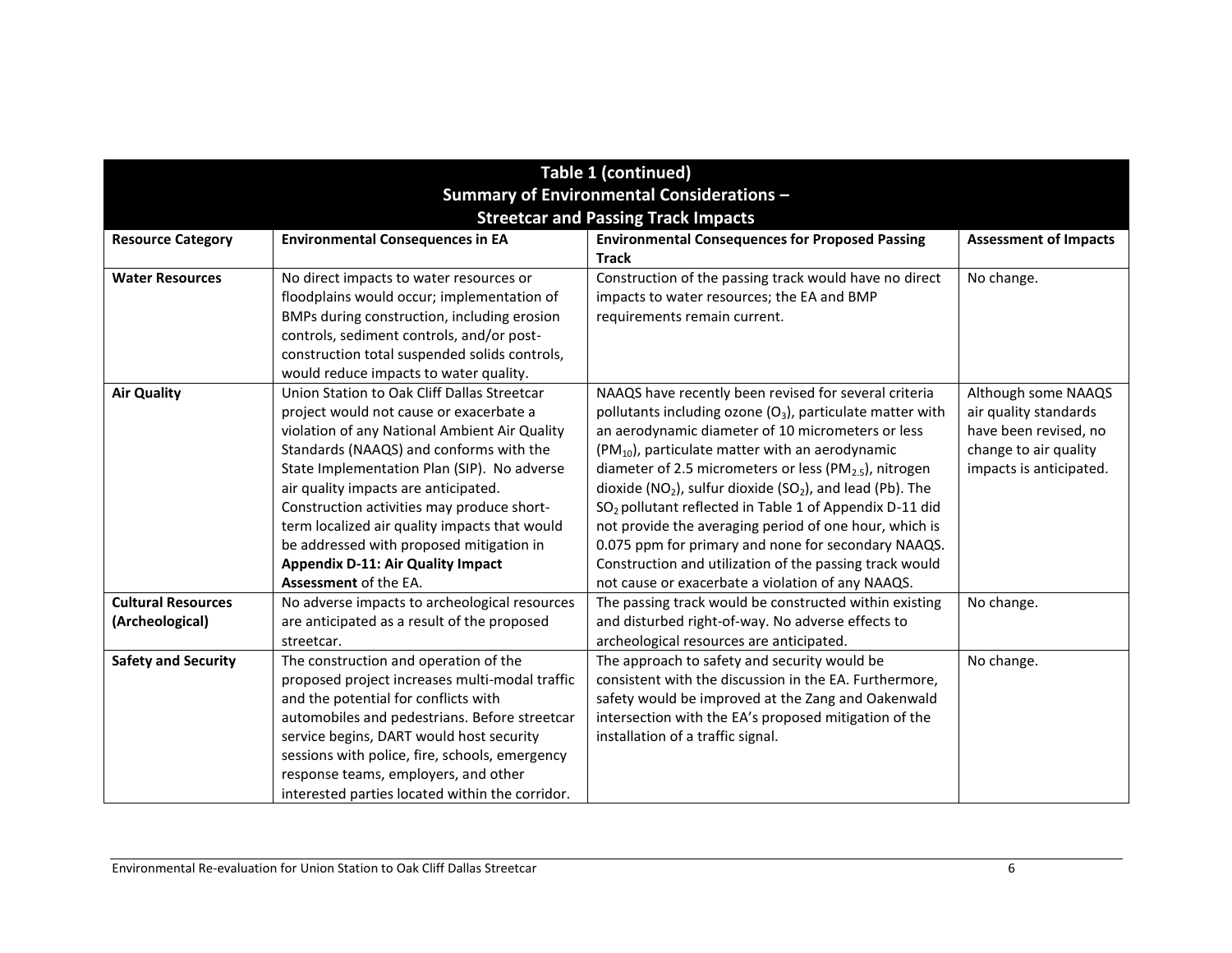| <b>Table 1 (continued)</b>                 |                                                                                                                                                                                                                                                                                                                                                                         |                                                                                                                                                                                                                                                                                                                                                                                                                                                                                   |                              |
|--------------------------------------------|-------------------------------------------------------------------------------------------------------------------------------------------------------------------------------------------------------------------------------------------------------------------------------------------------------------------------------------------------------------------------|-----------------------------------------------------------------------------------------------------------------------------------------------------------------------------------------------------------------------------------------------------------------------------------------------------------------------------------------------------------------------------------------------------------------------------------------------------------------------------------|------------------------------|
| Summary of Environmental Considerations -  |                                                                                                                                                                                                                                                                                                                                                                         |                                                                                                                                                                                                                                                                                                                                                                                                                                                                                   |                              |
| <b>Streetcar and Passing Track Impacts</b> |                                                                                                                                                                                                                                                                                                                                                                         |                                                                                                                                                                                                                                                                                                                                                                                                                                                                                   |                              |
| <b>Resource Category</b>                   | <b>Environmental Consequences in EA</b>                                                                                                                                                                                                                                                                                                                                 | <b>Environmental Consequences for Proposed Passing</b><br><b>Track</b>                                                                                                                                                                                                                                                                                                                                                                                                            | <b>Assessment of Impacts</b> |
| Construction                               | Construction phase effects would occur with<br>respect to utilities, air quality, construction<br>staging areas, MBTA, noise, water resources,<br>BMPs, and safety and security. These are<br>detailed in Appendix H: Mitigation and<br>Monitoring Plan (Environmental Permits,<br>Commitments, and Mitigation) of the EA.                                              | The original construction footprint has been modified<br>to include the passing track. The additional construction<br>foot print is approximately 0.06 acre. This includes the<br>left, northbound lane of Zang Boulevard for a distance<br>of 240 feet and a portion of the Oakenwald Street<br>intersection, which are both paved right-of-way.<br>The approach to construction phase effects and<br>mitigation measures would be consistent with those<br>discussed in the EA. | No change.                   |
| <b>Indirect and</b><br><b>Cumulative</b>   | Induced development or redevelopment<br>would occur subject to City of Dallas<br>development regulations; no substantial,<br>adverse indirect or cumulative impacts are<br>anticipated.                                                                                                                                                                                 | No substantial, adverse indirect or cumulative impacts<br>are anticipated due to the addition of the passing track<br>or additional construction foot print.                                                                                                                                                                                                                                                                                                                      | No change.                   |
| <b>Land Use</b>                            | Implementation of the proposed action is<br>consistent with existing land use plans. The<br>streetcar track would be entirely located<br>within existing transportation right-of-way. No<br>relocations or displacements of homes or<br>businesses would occur as a result of the<br>proposed action. The proposed action would<br>have no adverse impacts on land use. | In a separate and independent action from the passing<br>track, a new 260 unit apartment complex, known as<br>Zang Triangle Apartments, has been constructed at the<br>Zang and Oakenwald intersection. The site was in<br>demolition during the preparation of the EA. No<br>adverse impacts to this site would occur. Further<br>discussion on land use assessment for the proposed<br>action is provided in Appendix A.                                                        | No change.                   |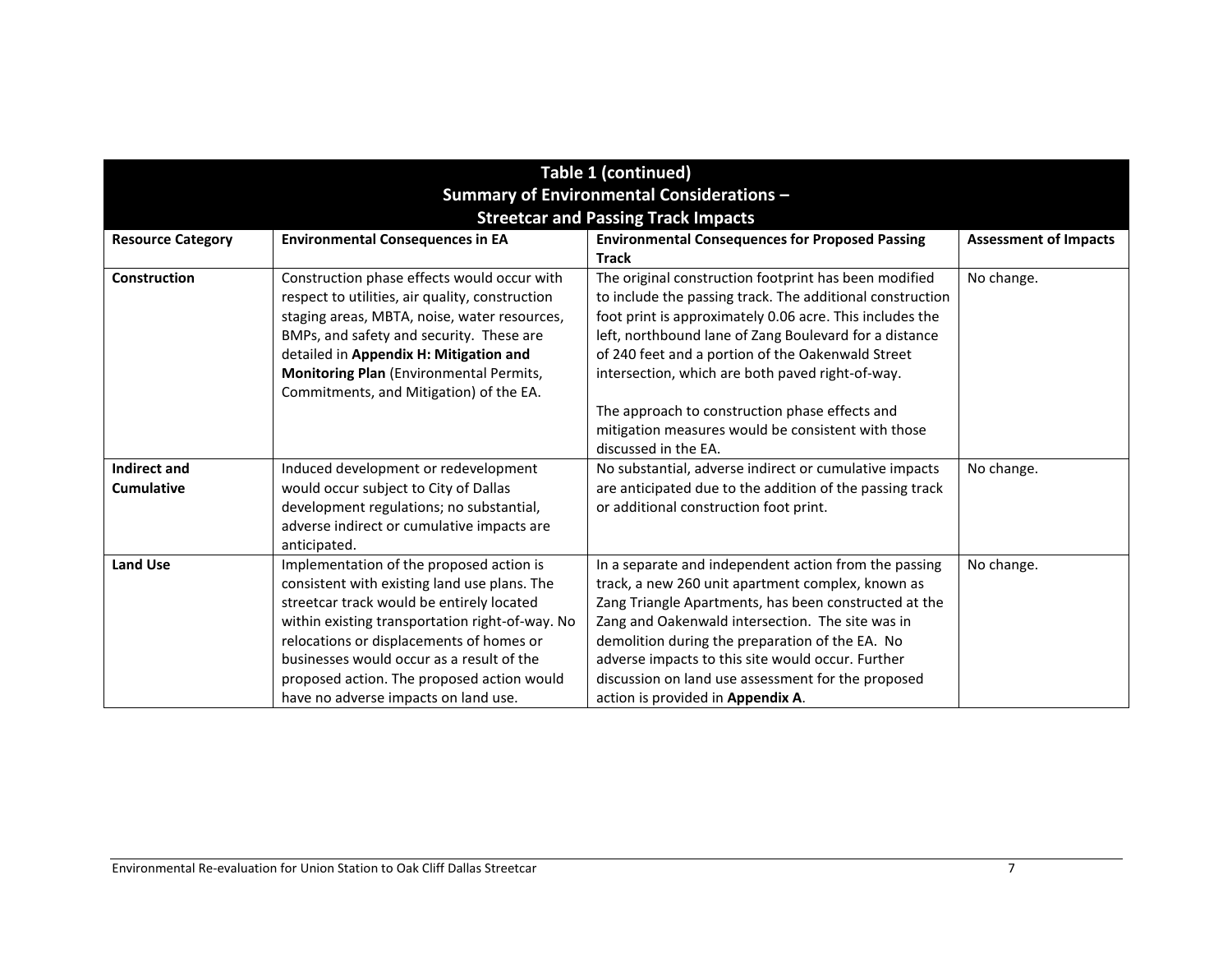| Table 1 (continued)                        |                                                |                                                                        |                              |  |
|--------------------------------------------|------------------------------------------------|------------------------------------------------------------------------|------------------------------|--|
| Summary of Environmental Considerations -  |                                                |                                                                        |                              |  |
|                                            |                                                |                                                                        |                              |  |
| <b>Streetcar and Passing Track Impacts</b> |                                                |                                                                        |                              |  |
| <b>Resource Category</b>                   | <b>Environmental Consequences in EA</b>        | <b>Environmental Consequences for Proposed Passing</b><br><b>Track</b> | <b>Assessment of Impacts</b> |  |
| <b>Cultural Resources</b>                  | On May 10, 2011, the Texas Historical          | The passing track would be placed in existing right-of-                | THC concurred with the       |  |
| (Historic)                                 | Commission (THC) concurred with the            | way adjacent to proposed Oakenwald stop and would                      | passing track having no      |  |
|                                            | recommendation of no adverse effect. A         | be consistent with transportation uses. No adverse                     | adverse effects to           |  |
|                                            | structural vibration analysis would be         | effects to historic resources are anticipated.                         | National Registered          |  |
|                                            | conducted during final design to ensure the    |                                                                        | Historic Places (NRHP)-      |  |
|                                            | Houston Street Viaduct would not be            |                                                                        | listed, eligible, or         |  |
|                                            | adversely affected by the operations of the    |                                                                        | contributing properties      |  |
|                                            | proposed streetcar.                            |                                                                        | in the APE. See              |  |
|                                            |                                                |                                                                        | Appendix G.                  |  |
| <b>Travel Patterns and</b>                 | The traffic impact analysis concluded that the | The passing track would temporarily result in poor sight               | No change.                   |  |
| <b>Access</b>                              | Level of Service along the entire project,     | distances for left-turn movements through the Zang                     |                              |  |
|                                            | including the future conditions, would be      | and Oakenwald intersection; however, the EA proposed                   |                              |  |
|                                            | maintained at acceptable operations. The       | mitigation (installation of traffic signal) would alleviate            |                              |  |
|                                            | implementation of the proposed action would    | the temporary poor sight distance and further enhance                  |                              |  |
|                                            | not affect existing bus service. No streets    | pedestrian access to the streetcar stop. Level of service              |                              |  |
|                                            | would be permanently closed; temporary         | at the intersection would be maintained at an                          |                              |  |
|                                            | impacts would occur during construction.       | acceptable level. Further discussion on travel and                     |                              |  |
|                                            |                                                | access assessment is provided in Appendix B.                           |                              |  |
| Socio-economic                             | The proposed action would enhance regional     | No adverse impacts would be associated with the                        | No change.                   |  |
|                                            | connectivity and transit access to high        | proposed action (passing track). The passing track                     |                              |  |
|                                            | employment destinations throughout the         | would have no significant economic adverse impacts.                    |                              |  |
|                                            | region. Construction of the proposed project   | Further discussion on the socio-economic assessment                    |                              |  |
|                                            | would have positive direct and indirect        | for the proposed action is provided in Appendix C.                     |                              |  |
|                                            | employment impacts on the local economy.       |                                                                        |                              |  |
|                                            | The proposed action would have no social or    |                                                                        |                              |  |
|                                            | economic adverse impacts.                      |                                                                        |                              |  |